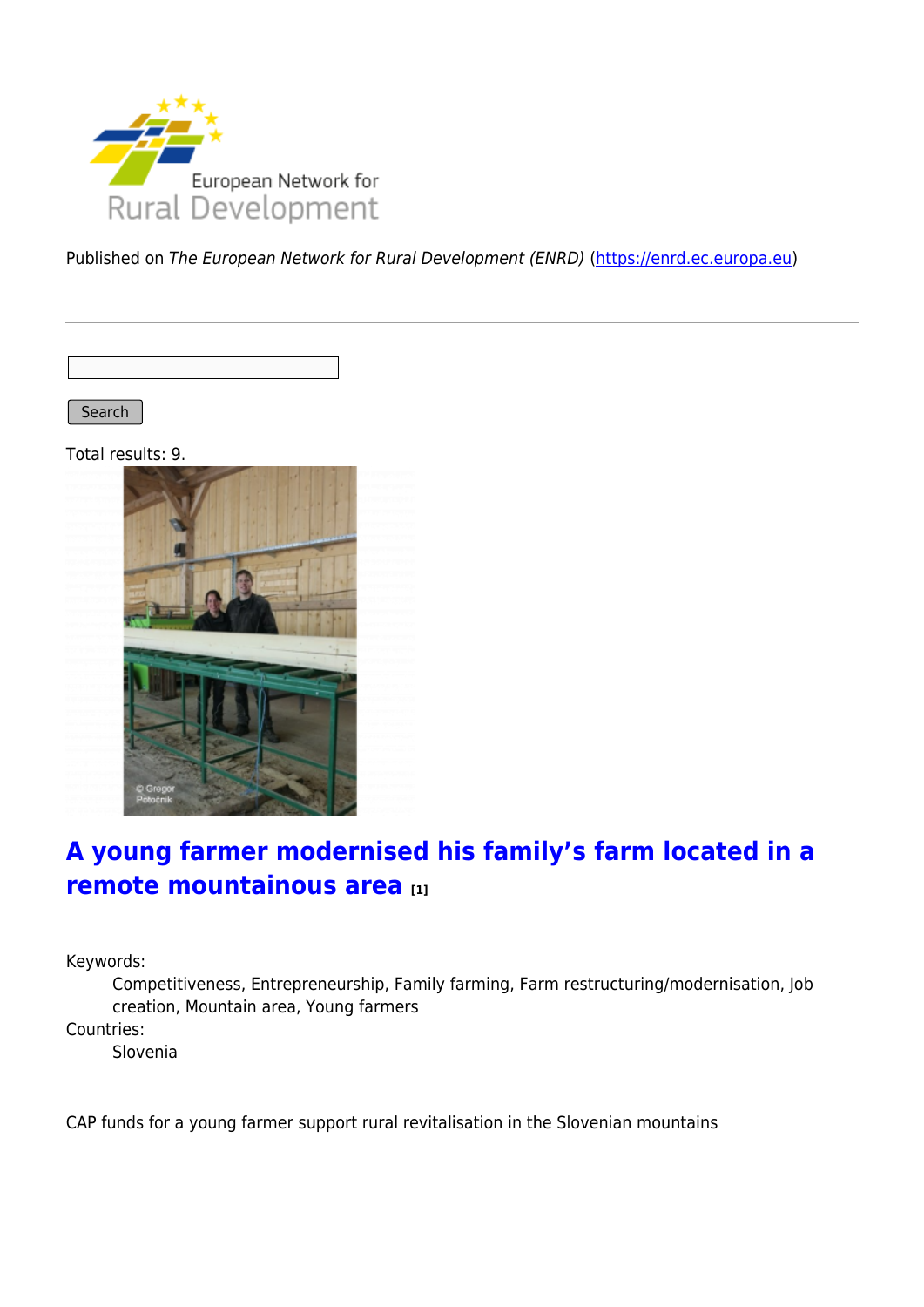

Z rodovitnih tal Panonskega morja.



## **[Production of lettuce and herbs using biomass from wood](https://enrd.ec.europa.eu/projects-practice/production-lettuce-and-herbs-using-biomass-wood_en) [2]**

Keywords:

Agriculture, Competitiveness, Entrepreneurship, Innovation, Organic farming, Product quality Countries:

Slovenia

Investing in cutting edge production techniques (hydroponics in pots) allowed a farmer to fill a gap in the market increasing the availability of vegetables in winter, with minimal environmental impact.



# **[Investing on greenhouses and setting up an irrigation](https://enrd.ec.europa.eu/projects-practice/investing-greenhouses-and-setting-irrigation-system_en) [system](https://enrd.ec.europa.eu/projects-practice/investing-greenhouses-and-setting-irrigation-system_en) [3]**

Keywords:

Competitiveness, Family farming, Farm restructuring/modernisation, GHG & ammonia emissions, Irrigation, Job creation, Water management, Women

Countries:

Slovenia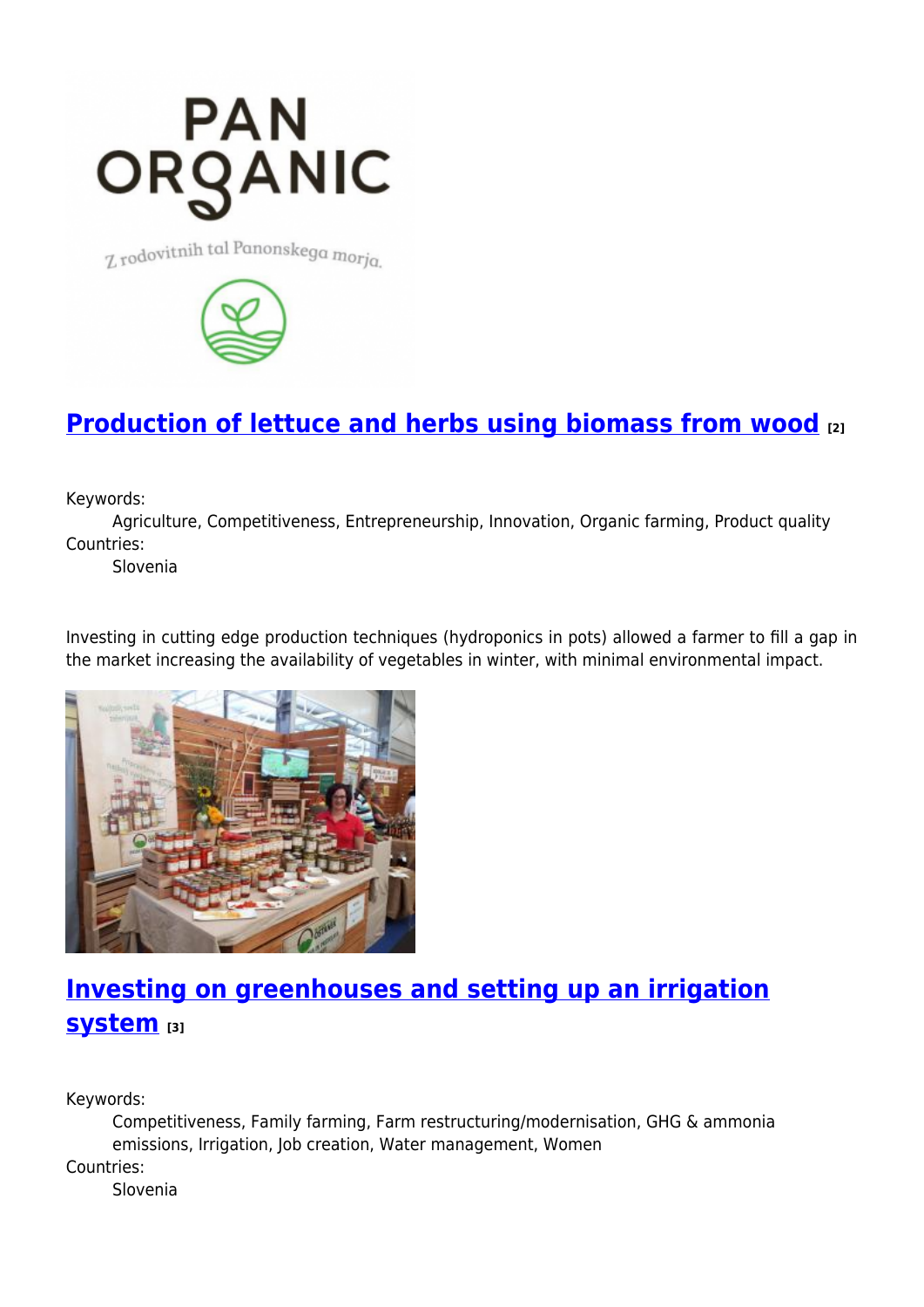A young female farmer invested in the construction of greenhouses and an irrigation system to improve her farm's profitability and mitigate production risks linked to climate change.



## **[Organic farming and fruit processing at the Marima farm](https://enrd.ec.europa.eu/projects-practice/organic-farming-and-fruit-processing-marima-farm_en) [4]**

Keywords:

Access to market, Agriculture, Competitiveness, Direct marketing, Diversification, Entrepreneurship, Organic farming, Product quality

Countries:

Slovenia

A subsistence farm used RDP support in order to become commercially viable by investing in organic production.



# **[Šalek Valley Agricultural Cooperative – producing organic](https://enrd.ec.europa.eu/projects-practice/salek-valley-agricultural-cooperative-producing-organic-beef-apples_en) [beef & apples](https://enrd.ec.europa.eu/projects-practice/salek-valley-agricultural-cooperative-producing-organic-beef-apples_en)** [5]

Keywords:

Agriculture, Animal husbandry, Competitiveness, Entrepreneurship, Farm restructuring/modernisation, Organic farming, Producer groups, Product quality Countries: Slovenia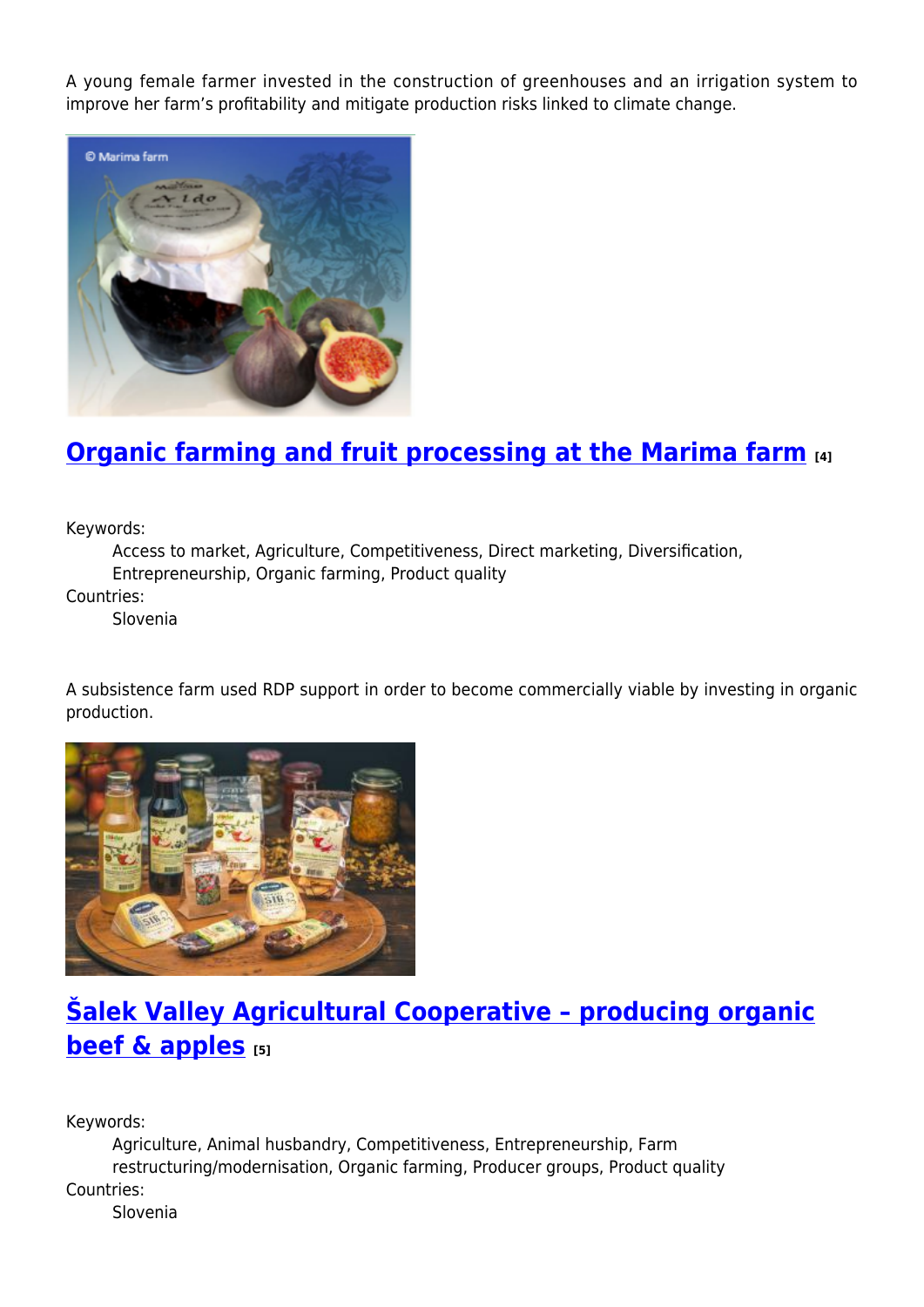An agricultural cooperative invested in setting up organic apple orchards with anti-hail nets. They also acquired agricultural machinery to support the production of organic beef.



# **[Increasing the competitiveness of an organic beef cattle](https://enrd.ec.europa.eu/projects-practice/increasing-competitiveness-organic-beef-cattle-farm_en) [farm](https://enrd.ec.europa.eu/projects-practice/increasing-competitiveness-organic-beef-cattle-farm_en) [6]**

Keywords:

Animal husbandry, Animal welfare, Competitiveness, Farm restructuring/modernisation, Organic farming

Countries:

Lithuania

RDP support helped a farmer to acquire the necessary equipment and infrastructure to continue expanding his organic beef cattle herd.



## **[Restoring the habitats of the Aquatic Warbler](https://enrd.ec.europa.eu/projects-practice/restoring-habitats-aquatic-warbler_en) [7]**

Keywords: Biodiversity, Environmental protection, Job creation, Protected areas Countries: Lithuania

Maintaining natural and semi-natural meadows and wetlands to ensure suitable nesting conditions for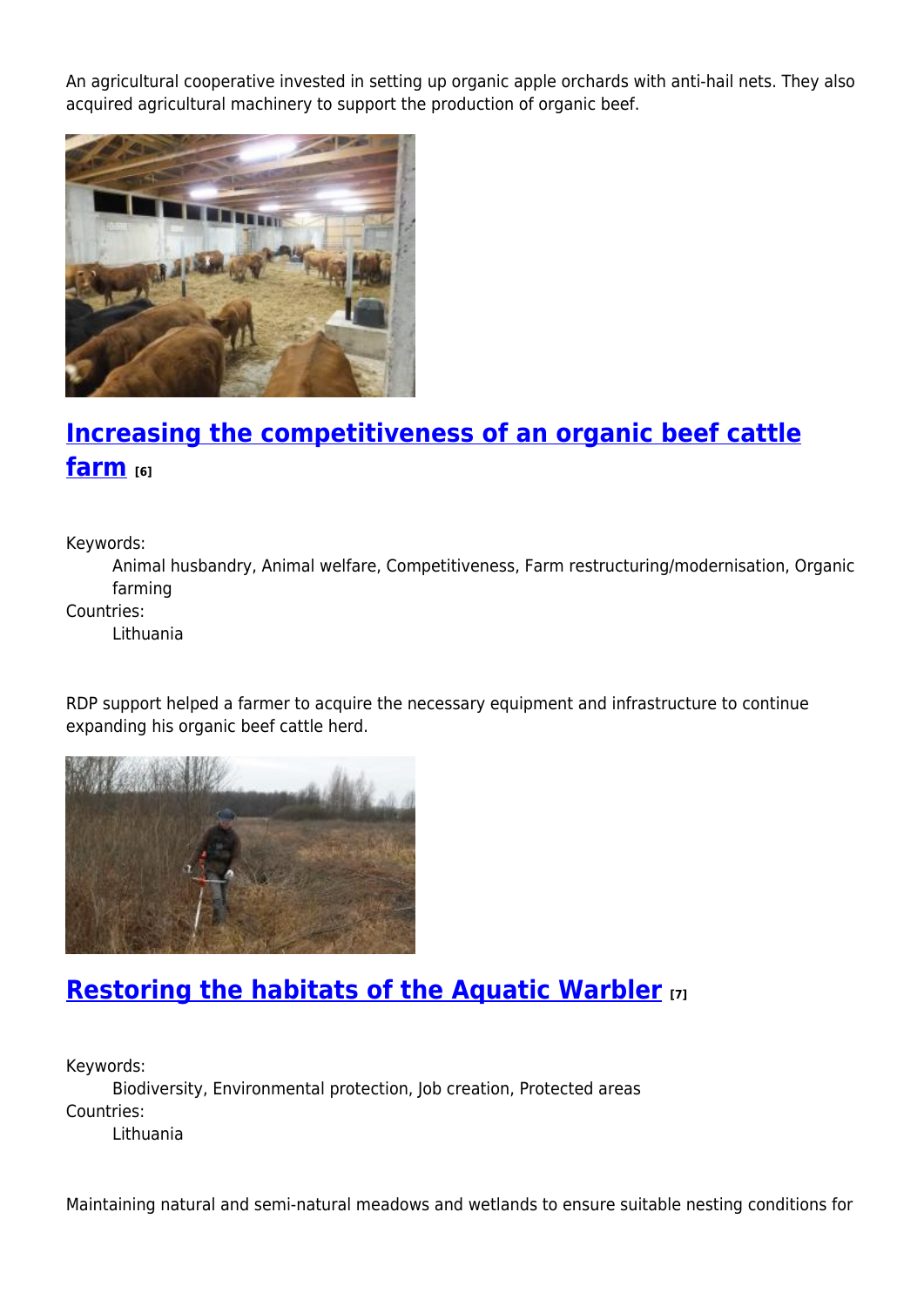an endangered bird species: the Aquatic Warbler.



## **[Juhart farm – Investing in a new poultry house](https://enrd.ec.europa.eu/projects-practice/juhart-farm-investing-new-poultry-house_en) [8]**

Keywords:

Animal husbandry, Competitiveness, Diversification, Entrepreneurship, Environmental protection, Family farming, Rural business

Countries:

Slovenia

A family farm used RDP support to switch from cattle to turkey breeding in response to market demand.



#### **[Modernisation of a strawberry farm](https://enrd.ec.europa.eu/projects-practice/modernisation-strawberry-farm_en) [9]**

Keywords:

Agriculture, Competitiveness, Farm restructuring/modernisation Countries:

Lithuania

A farm used RDP support to acquire new machinery in order to improve its strawberry production and increase its profitability.